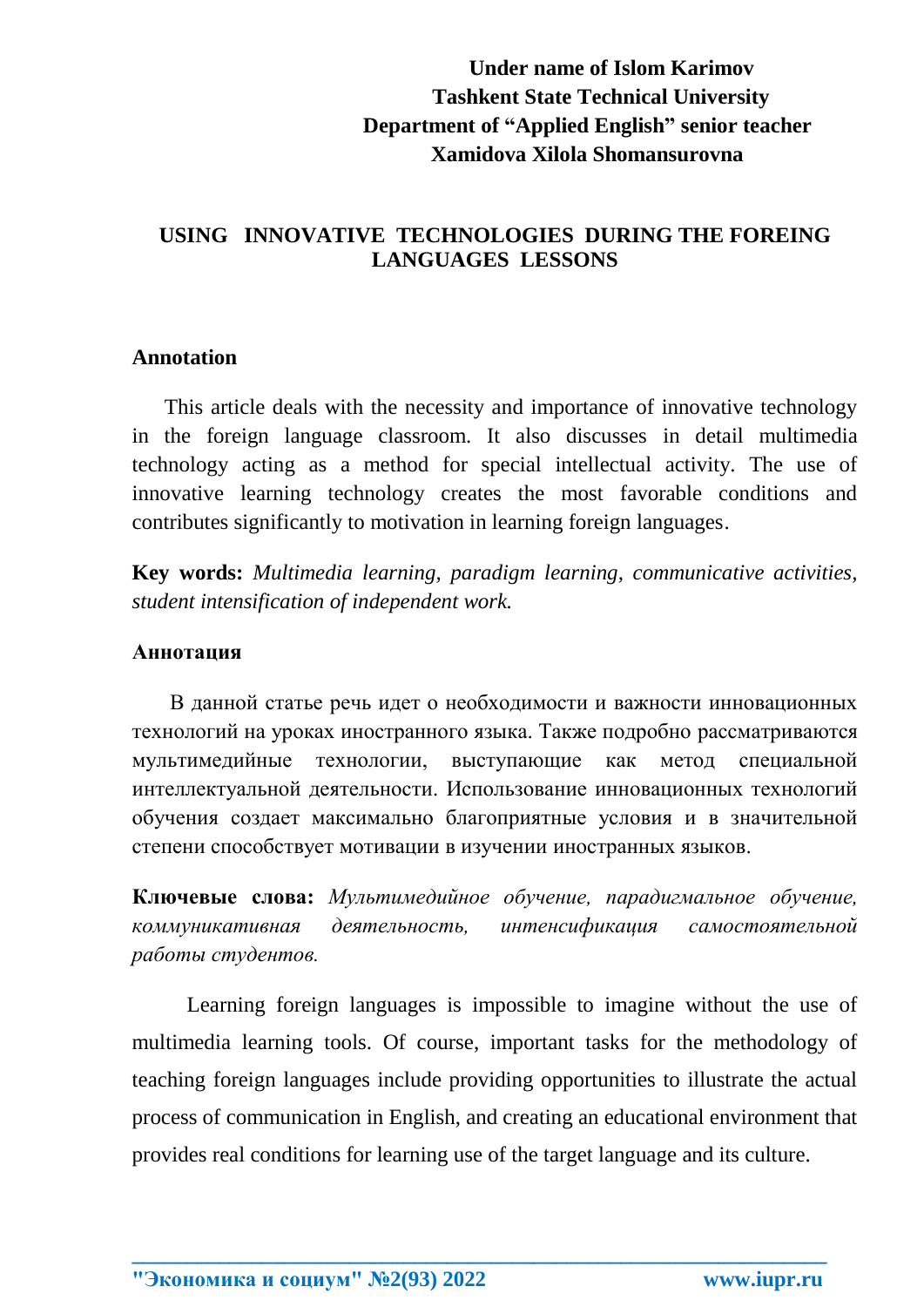The  $21<sup>st</sup>$  century, often called the information age, is bringing about changes to the traditional teaching of language. The use of computer technology in teaching in our time is of great importance, thanks to its new possibilities. The introduction of new information and communication technology expands access to education, forming an open education system, and changes the idea of the qualifications needed by modern graduate students. The most significant group of benefits is teaching the virtues of computer-based training. For example, teachers use the ability of computers to react instantly to input information to create simple training programs in the form of exercises. The technical advantage of teaching English with the help of multimedia technology is that sound cards allow users to record their speech and then compare it with the pronunciation of native speakers. Graphics capabilities of computers can represent any type of activity in the form of pictures or animation. This is particularly important when learning new vocabulary, as images on the monitor allow students to associate English phrases directly with actions, rather than with phrases in their native language. Moreover, the media are an excellent means of interactive communication between different linguistic groups, which is particularly evident in the application of computer networks. This could be a local area network connecting several machines in one school, or the Internet — a global network of millions of users. These advantages allow us to conclude that multimedia learning has great potential for teaching oral speech in other languages. Through the optimal combination of a number technology (language laboratory, video, television, radio, newspapers, magazines, books, bibliographies, and phones) and having additional features (interactivity, graphics capabilities, etc.), multimedia learning provides almost limitless opportunities for teaching and learning.

In recent years, there has been a tendency in the Kazakhstani education system to change the learning paradigm, such that schools are transitioning from transfer of knowledge to students in finished form toward the organization and management of self-learning and cognitive activity. With today's requirements for education, where a major element is independent work by students, high schools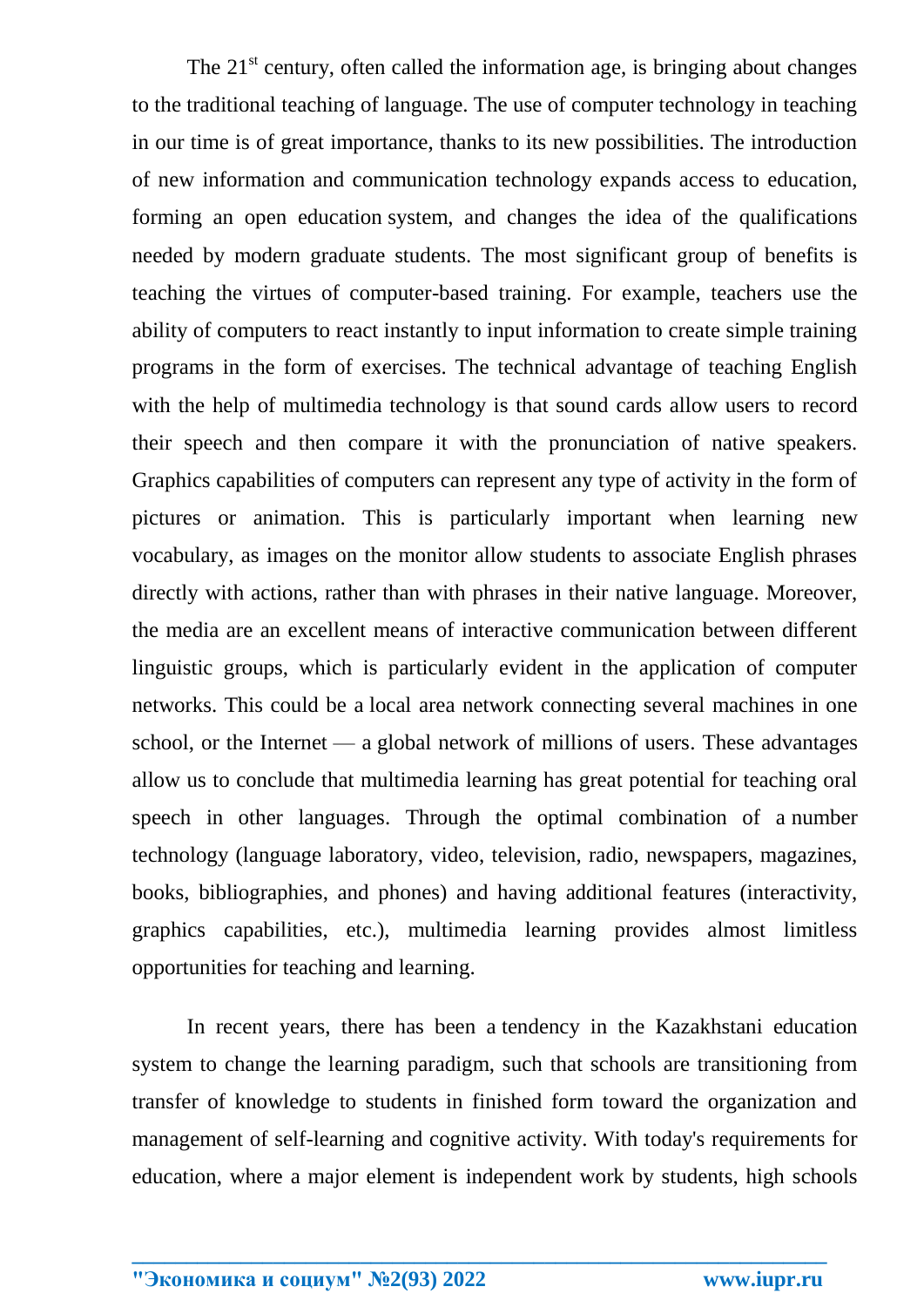can enhance the process of learning, teaching methods, and forms of work organization that will develop the ability to learn, find needed information using a variety of information sources, and students' cognitive independence.

Modern pedagogical science seeks to use new technology in teaching. The aforementioned interactive media get their proper use. Most of the wide variety of interactive educational software for learning English is aimed at independent elaboration of phonetic and grammatical aspects and making their use automatic. Features of these programs include interactive dialogues, speech recognition and visualization of pronunciation, animated videos showing articulation of sounds, exercises for development of all kinds of speech skills, videos with translation, and tracking one's own learning outcomes. Since the purpose of learning the English language is communicative activity, which requires practical command of the language, the task of teachers is to revitalize all students in the learning process to create a context for their creative activity. The use of modern means, such as awareness programs and Internet technology, as well as cooperative learning and project methodology, allow us to solve these problems.

So, Internet sources that may come to the aid of foreign language teachers in the organization of independent work, include broadcasting, interacting with and searching in online resources, where cognitive information, training materials and conditions can be found that are conducive to the formation of professional competence for future specialists.

Today we have a unique helper that allows us to bring in the best teachers from many countries through the software they create. Intensification of the process of transition to an information society, associated with the widespread introduction of new information technology and computer telecommunications, necessitates the development of other forms and methods of teaching foreign languages. Along with the use of traditional technology learning, opportunities for new information technology can help teachers in the selection of more interesting and varied educational materials to carry out a differentiated approach for each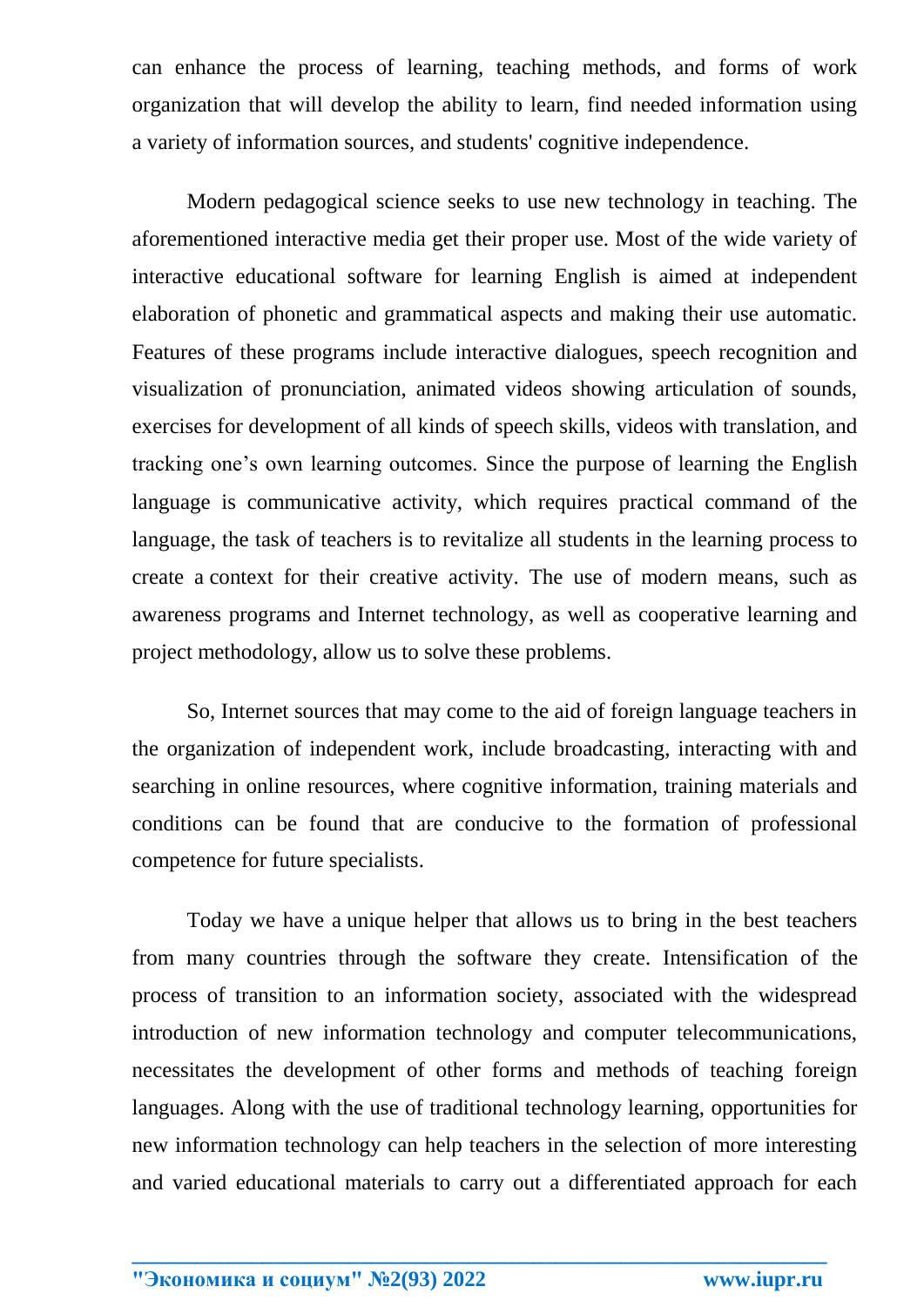student, and thereby contribute to better assimilation of necessary knowledge and skills. Among the various types of innovation, as shown by the results of a survey conducted in the universities of the CIS, teachers are most familiar with training through the use of multimedia tools (66.7 %). Multimedia technology is considered to be information technology training that integrates audiovisual information in several media (text, video, audio, graphics, animation, etc.). This implements interactive dialogue with user systems and various forms of self-employment.

The use of multimedia technology in the learning process allows for improvements in the process of organic combination of traditional and innovative forms and methods of education; implementation of training, information, games, modeling, design and analysis functions; performance of such general didactic principles as visibility and accessibility; feasibility of systematic transition from education to self-education; a positive emotional background for training; and linking theory to practice. In addition, multimedia technology is supported by multimedia programs, encyclopedias, dictionaries, and a special information educational environment created for holistic knowledge of the world in the context of computer-aided design and modeling.

 Multimedia technology acts as a special intellectual activity, which means it has a number of advantages compared with other information technology training:

1. The pedagogy means continuous improvement of content and methods of education in modern conditions.

2. Provides opportunities to identify and support students with linguistic abilities.

3. Represents the basis of distance learning.

4. Provides access to best practices in education and training of the general public through the educational world of the Internet and an extensive communication network.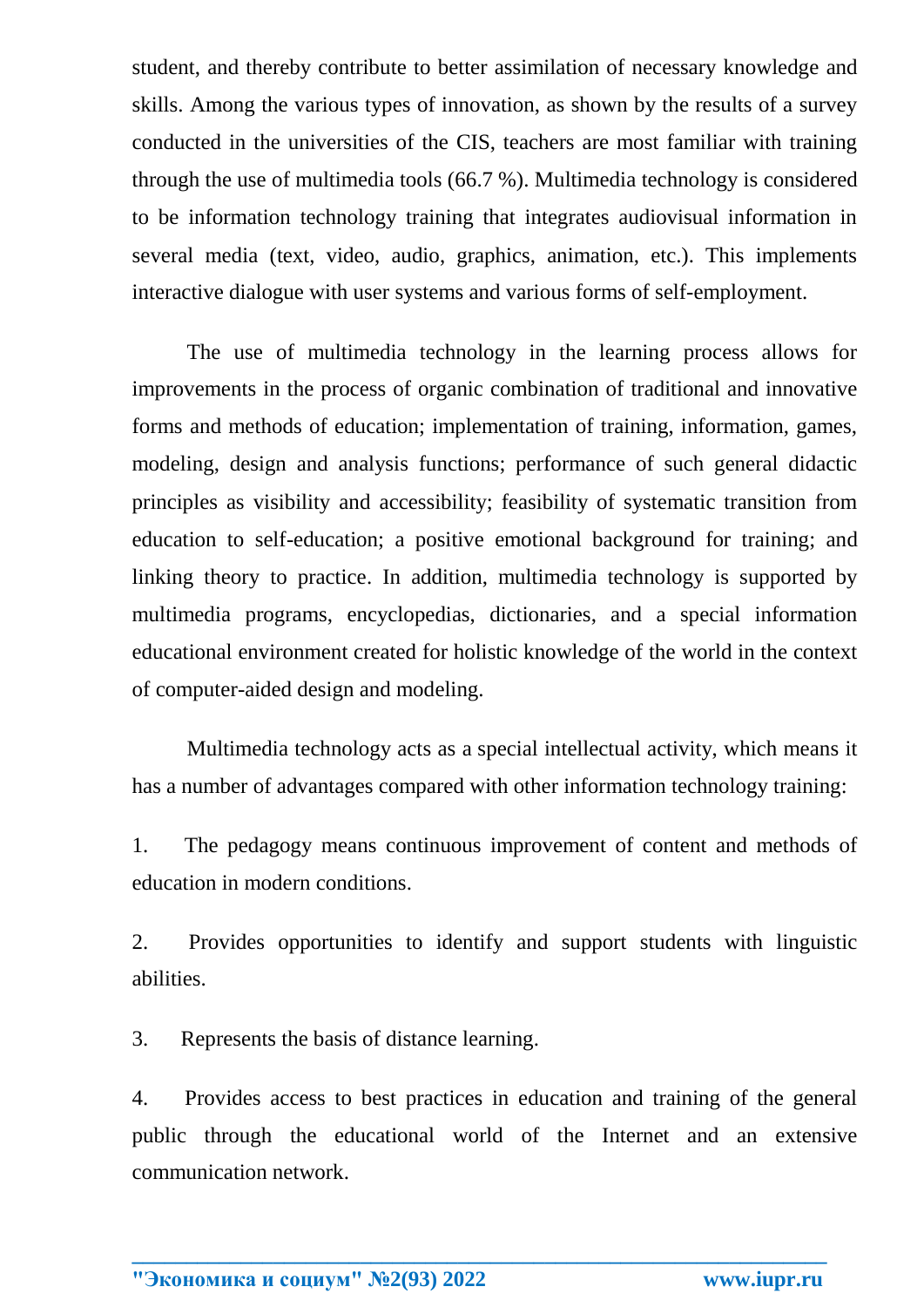5. Creates an artificial language environment, allowing the study of foreign languages (FL) at students' own pace, increasing the independence and responsibility of students when organizing FL training for all age groups. Allows building FL training in accordance with student interests and goals, and allows students to enter into training in the intercultural component of FL.

6. Multimedia technology is new and apparently has limitless possibilities for creation of means of graphic clarity.

Multimedia (computer with additional devices) can be a powerful tool for everyone to learn foreign languages through self-study, and allow close monitoring and ongoing operational support .

Along with positive aspects, there are some negative trends affecting the mass creation and implementation of multimedia technology in the learning process. These include:

- Lack of ability of existing education systems to make active use of multimedia technology, and to integrate it into the educational process and its organization;
- Lack of qualified developers;
- Lack of a developed methodology of multimedia technology;
- Lack of financial resources for the creation and widespread adoption of multimedia technology;
- The device is not designed evaluation.

In order to introduce multimedia technology in the learning process, it is first necessary to create conditions for sound pedagogical and methodological application of multimedia technology. The integration of the Internet in education and, in particular, its use in the teaching of foreign languages, is now quite relevant. Currently, most schools and universities in our country are equipped with multimedia rooms for English language learning. These rooms have computers, projectors and interactive whiteboards. Thus, the combination of traditional and